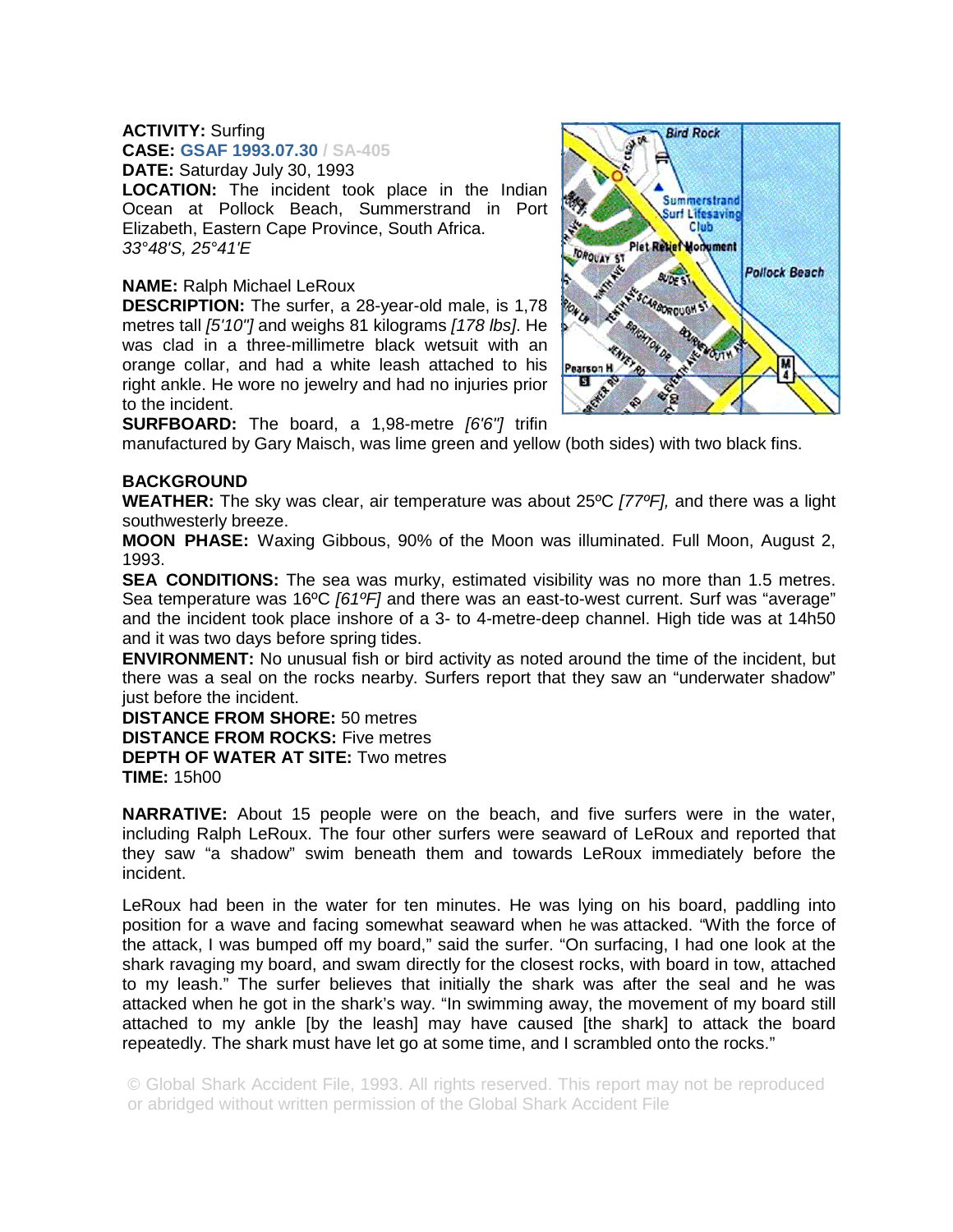**INJURY:** The surfer sustained two puncture wounds below his right nipple and this thumb was lacerated and broken.

**DAMAGE TO SURFBOARD:** The shark bit the surfboard six times.

**FIRST AID / TREATMENT:** LeRoux was taken by private car to Dr. Carolyn's surgery. From there he was taken to the Provincial Hospital on Westbourne Road, arriving there 20 minutes after the incident.

**SPECIES INVOLVED:** A 3,8- to 4,2-metre *[12' to 14']* white shark.

**CASE INVESTIGATOR:** Andrew Gifford, Shark Research Institute-South Africa



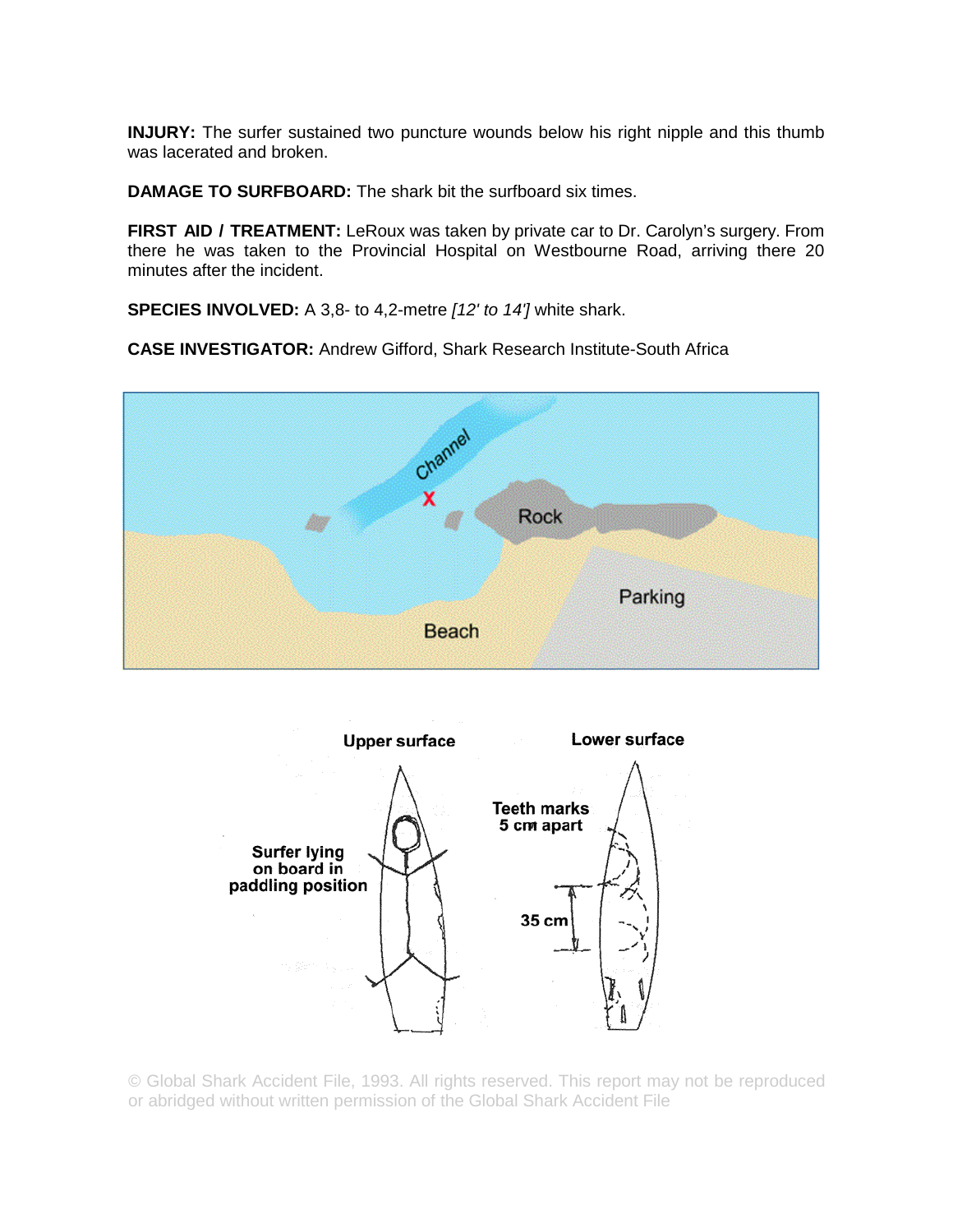

*Ralph Le Roux and his surfboard.* 

*Note the wide spaces between tooth impressions on the surfboard, a characteristic of the bite of a white shark.*